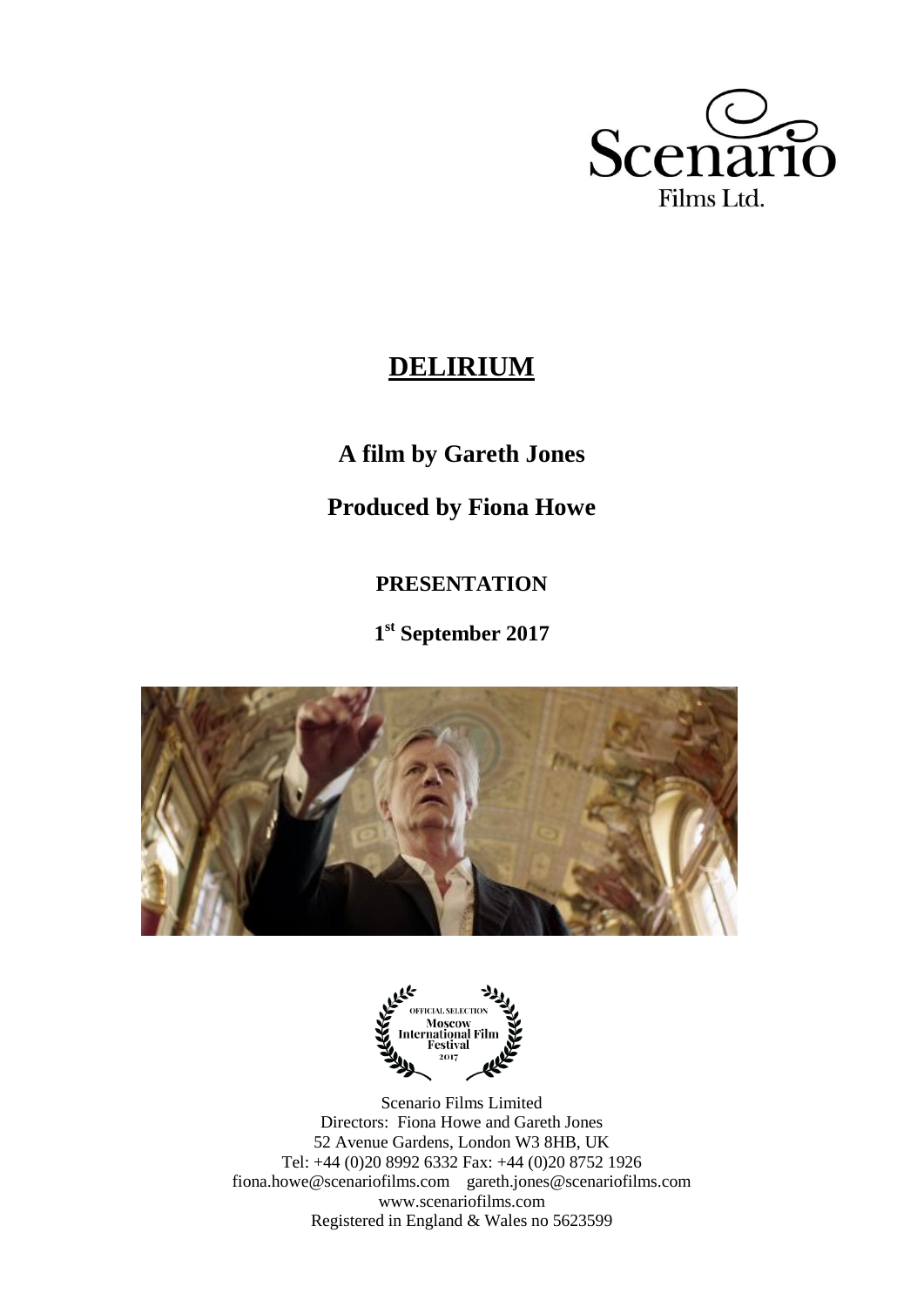#### **SHORT SYNOPSIS**

Former pop star turned composer Sir Peter Pilger is appointed High Master of his old college St Jude's and now must deliver a classical Requiem for the centennial celebrations.

Struggling with the conflicting demands of art and academia, the one-time revolutionary neglects his hypochondriac wife Myriam (Clare Grogan) and teenage kids, turning upside down the institution he is meant to rescue. But a time bomb is ticking in the college kitchens in the form of enigmatic and brilliant cellist Anastasiya (Alisa Liubarskaya), who remembers more about his past than he does. Pilger's Requiem lays nothing to rest. Not his libido. Not even his conscience.

Highly coloured auteur film DELIRIUM features an acting tour de force by writer/director Gareth Jones as Pilger and a specially commissioned Requiem by producer/composer Fiona Howe. Shot at the historic Founder's Building of Royal Holloway University of London, this is an atmospheric study of the overheated musical life within cloistered walls, a moving story of how music ultimately transcends infidelity and attains grandeur.

# **DIRECTOR'S STATEMENT**

My own musical past started in a bar, singing and playing the guitar. Music opens doors and people walk through them. Little did I think where it would lead me. It seems as though one's intimate past has acquired a nasty habit of being unearthed, just when one thought it buried and forgotten, particularly for those in the public eye. It's not hard to track someone down.

Behaviour once condoned with impunity as part of our personal liberation is now being reexamined and condemned by a new generation of more sensitive souls. Or are they just more puritan and intolerant? The blame game is so satisfying. Everyone, it seems, is public property, and the rash of high-profile exposés of the sexual peccadillos of ageing pop pundits and tv personalities shows that the permissive era was never quite what it seemed.

My protagonist is anything but celibate and certainly no saint. A colourful life and charitable fundraising concerts have led him through stardom into respectability and honours. He might even be considered part of the establishment. But his early life is waiting to leap out of the closet. Not that he has ever done anything truly terrible, or even committed a crime. He has just enjoyed himself and others - liberally, in the manner of several decades ago when the permissive revolution seemed irreversible and the moral consequences negligible.

But consequences can appear unexpectedly, many years later, and in this current day and age enjoyment is unforgivable and envy will take its revenge. Wiser to keep his head down, you might have warned him. Yet he takes upon himself a role in the public spotlight, assuming the almost priestly function of High Master, celebrating the centennial anniversary of the distinguished home of learning that taught him what little he learned there.

Why does the College ask him? He's a celebrity. With connections.

Why does he do it? He wants respect. He craves musical recognition.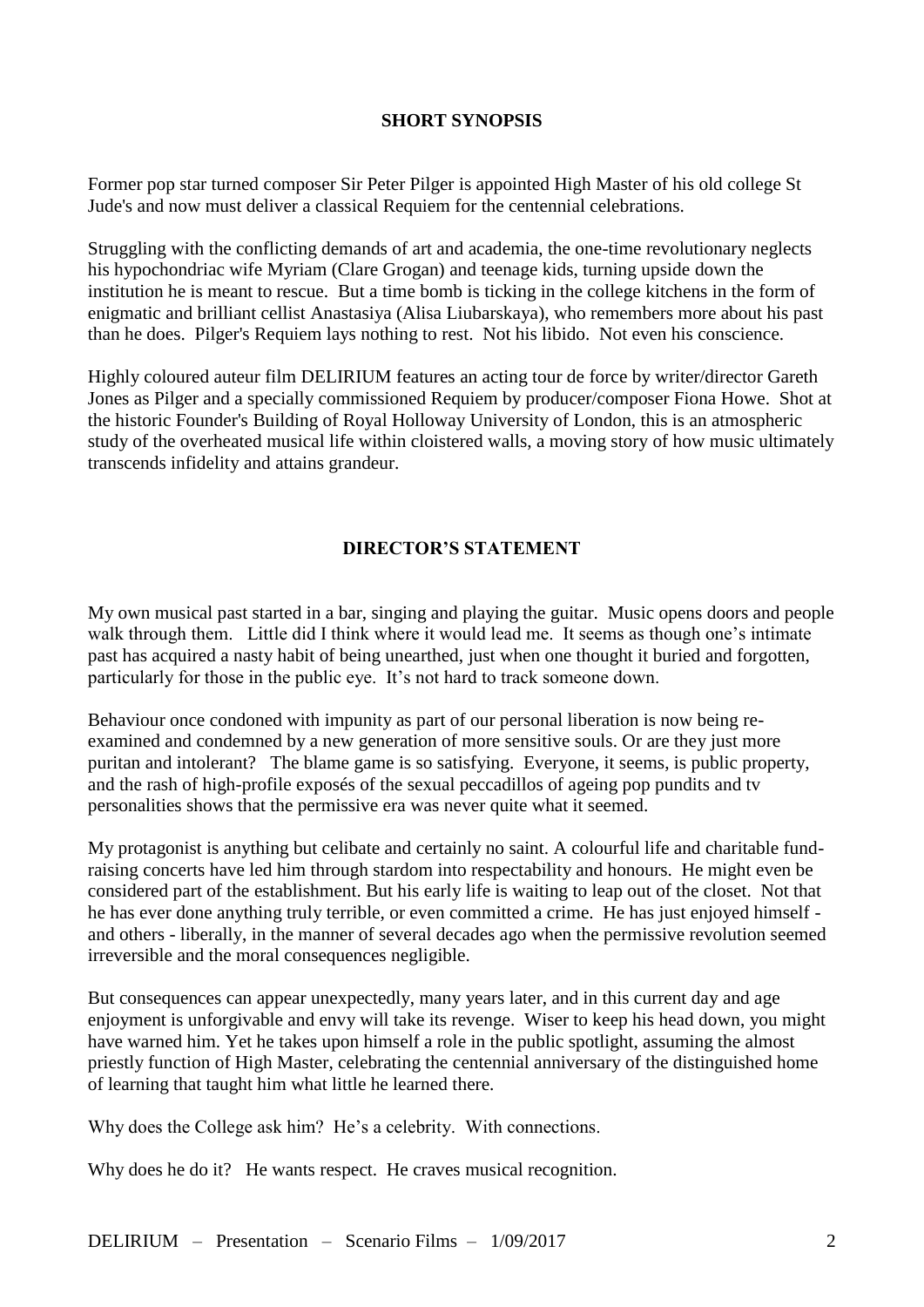And he's broke. He needs the job. His rock band has just broken up amidst recriminations and law suits and he's lost the rights to all his early work.

Somewhere inside he knows he has never achieved his best. But he is classically trained and he knows what music can and should do.

The commissioning of a Requiem marks the high point in his creative life and the challenge is too great to turn down. He will deliver. On time. His best. He will somehow overcome a lifetime of creative mediocrity and deliver a work that will be remembered. Even if it drives him delirious, burdens his ailing wife, splits his family and kills him in the process. This shall be his Requiem.

His appointment is a bureaucratic blunder of the first order, and Lords of Misrule have provided effective stage and screen heroes from Gogol's impostor Government Inspector to Brecht's anarchic judge Azdak and onward.

Pilger is just such a flawed, preposterous godhead contemptuous of his own authority while honestly trying to fulfil its responsibilities, terrifyingly spontaneous, in search of natural justice, a compulsive defender of the weak and all who are persecuted or marginalised in today's übercompetitive society.

 $*$ 

Shot by my Director of Photography of many years, Alex Ryle, on the Arri Amira entirely within the confines of Royal Holloway's miraculous Victorian college at Egham, implausibly but closely modelled on the Loire renaissance chateau Chambord, DELIRIUM boasts an architectural unity combining voluptuous with phantasmagoric, a dream world to get lost in and rediscover forgotten lives, not quite Marienbad but with haunting echoes.

Films about music generally fall into the trap of casting actors as musicians, then teaching them how to pretend they can play an instrument. I took the opposite approach. While many roles are taken by leading members of our acting profession such as Clare Grogan (herself a pop star), Timothy West and Mamta Kaash, the musical parts are played by professional musicians who characterize their parts through their playing as well as acting.

With a specially commissioned Requiem by D-Trilogy composer Fiona Howe, pre-recorded by the world-famous Royal Holloway Chapel Choir and Orchestra and dramatised on screen throughout its composition, rehearsal and performance, DELIRIUM's sound picture matches its visual glory, a film ultimately dedicated to the inner world of musical composition and the creative-erotic torment of the embattled composer.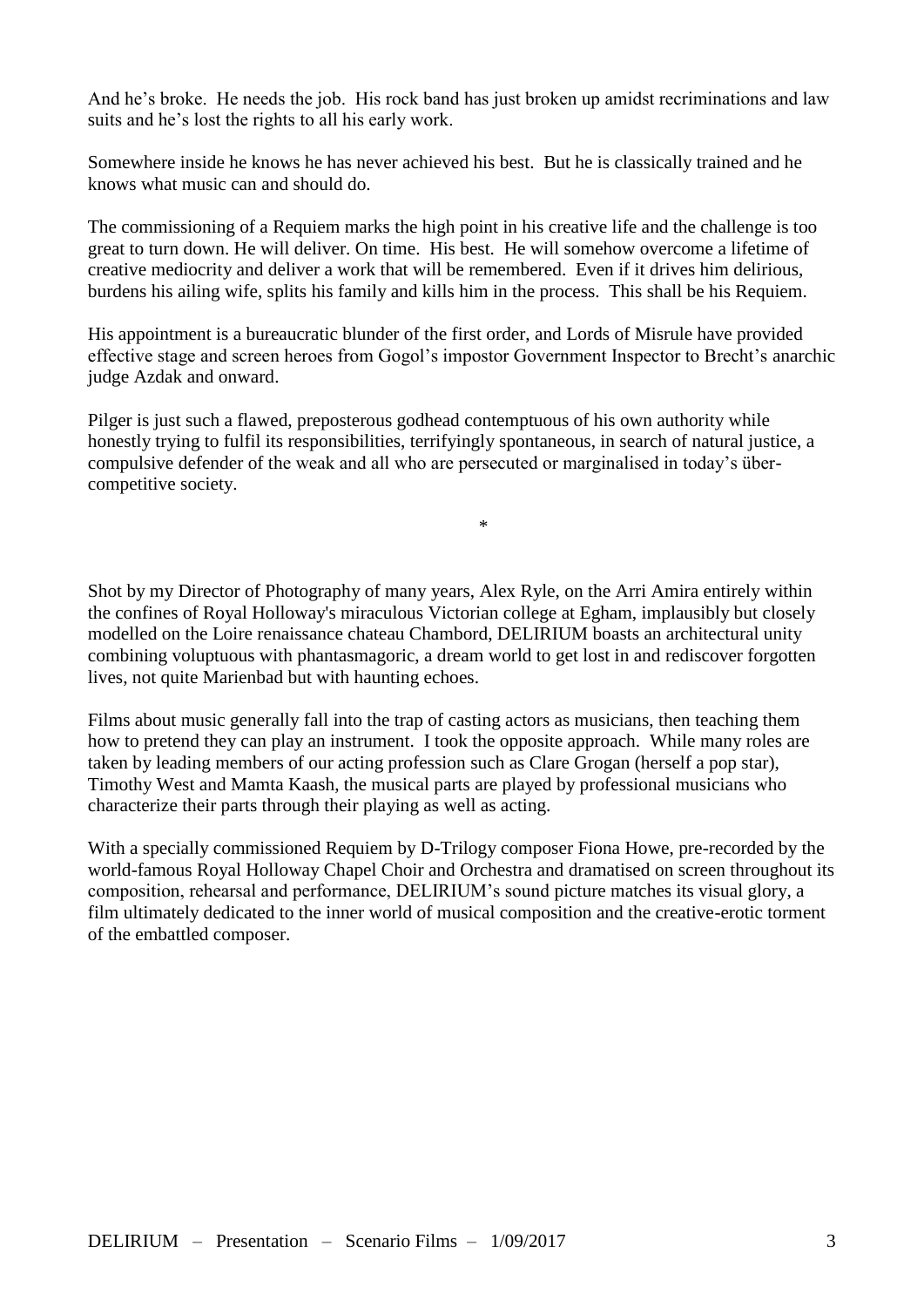# **CREATIVE TEAM**

**Cast PETER PILGER** Gareth Jones MYRIAM Clare Grogan ANASTASIYA Alisa Liubarskaya COLLEGE BURSAR Timothy West CBE **PRESIDENT Mamta Kaash**<br>**GEOFFREY** Julian Gallant Julian Gallant COLLEGE SECRETARY Alison Rayner SENIOR TUTOR<br>
HEAD PORTER
Neville Dean **HEAD PORTER** MILA Camilla Gregorovich PERSEPHONE Pandora Jones GABRIEL Raphael Jones PIOTR John Gallant

#### **The Chapel Choir & Orchestra, Royal Holloway University of London**

| Director/Screenwriter           | <b>Gareth Jones</b>                                         |
|---------------------------------|-------------------------------------------------------------|
| <b>Producers</b>                | Fiona Howe                                                  |
|                                 | Simon Higman                                                |
| <b>Executive Producers</b>      | Jonathan Powell (Former Controller BBC1)                    |
|                                 | Daniela Berghahn                                            |
|                                 | <b>Gareth Jones</b>                                         |
| <b>Director of Photography</b>  | Alex Ryle (Desire, Delight etc)                             |
| Focus Puller/1 <sup>st</sup> AC | Jason Wingrove (Desire, Delight etc)                        |
| <b>Gaffer</b>                   | Jazz Bhalla                                                 |
| <b>Sound Recordist</b>          | Mustafa Bal                                                 |
| <b>Costume Designer</b>         | Linda Haysman                                               |
| <b>Make-up Designer</b>         | Elizabeth Arklie                                            |
| <b>Picture Editor</b>           | <b>Nadav Elovic</b>                                         |
| <b>Sound Editor</b>             | Mustafa Bal                                                 |
| <b>Colourist/Online Editor</b>  | Malcom Ellison (Desire, Delight etc)                        |
| <b>Composer</b>                 | Fiona Howe                                                  |
| <b>Musical Director</b>         | Julian Gallant                                              |
| <b>Choirmaster</b>              | <b>Rupert Gough</b>                                         |
| <b>Recording Engineer</b>       | Wes Maebe (Pro-Sound Awards - Winner, Studio Sound Engineer |
|                                 | 2016)                                                       |

#### **PRODUCTION DATA**

| <b>Year of Production</b> | 2015/16                                              |
|---------------------------|------------------------------------------------------|
| <b>Shooting Format</b>    | Digital acquisition (Arri Amira)                     |
| <b>Aspect Ratio</b>       | 2.39:1                                               |
| <b>Sound Mix</b>          | $5.1 +$ Stereo                                       |
| Length                    | 105 minutes                                          |
| Language                  | English, Russian, Latin                              |
| Location                  | Royal Holloway University of London, Egham, Surrey   |
| <b>Production Company</b> | Scenario Films, 52 Avenue Gardens, London W3 8HB, UK |
|                           | Tel: 020 8992 6332<br>Mob: 07792 644325              |

| <b>Company Website</b> | http://www.scenariofilms.com/films/delirium            |  |
|------------------------|--------------------------------------------------------|--|
|                        | DELIRIUM – Presentation – Scenario Films – $1/09/2017$ |  |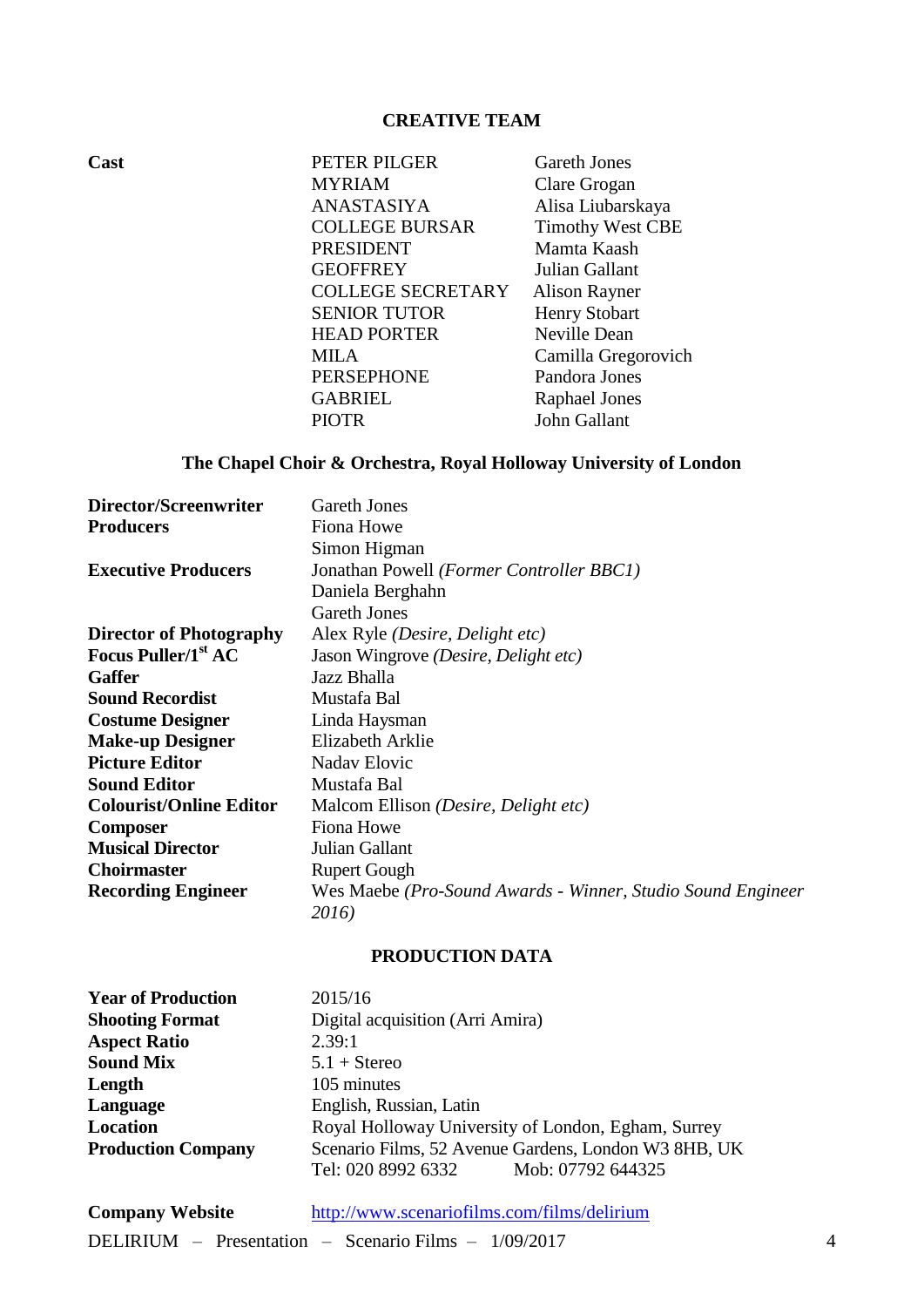#### **TEAM BIOGRAPHIES**

The production team of DELIRIUM brought together many leading members of the D-Trilogy outfit, including crucially Writer-director, Producer, Director of Photography and Composer whilst recruiting distinguished actors from Scenario's own stable and bold new talent from across the board.

#### **Gareth Jones (Writer/Director/Actor)**



As writer and director Gareth Jones made a name as an innovator both in style and substance, creating many television movies and drama series in the UK, Italy and Germany before turning his attention to feature film.

His writing and directing spans several decades and specializes in historical and contemporary subjects often characterized by challenging concerns, for instance his 5-part BBC Muslim-Jewish love story SHALOM SALAAM (1988), the epic documentary AU NOM DU MEME PERE (1990) which traced the fraught history of Judaism and Christianity, or hisfilms for ZDF/Arte VERBOTENE ZONE (1995) on the freelance nuclear bomb, NICHT OHNE

DICH (2001) on domestic violence, and feature film BONHOEFFER – AGENT OF GRACE (2000) on the Nazi-resisting theologian Dietrich Bonhoeffer.

Following his early theatre work in the 1970's he also enjoyed a reputation in screen comedy, directing and producing the classic cult series BRASS, having cut his teeth on the perennial CORONATION STREET.

Author of two published novels and of film criticism, he was recently awarded a PhD by the University of Cambridge for his work on Holocaust Film based on Freudian trauma theory, which he brought to the writing of A SLICE OF SEA (2011) co-authored with Aliza Olmert from her novel of the same name, which was nominated for the German Screenplay Prize.

DELIRIUM marks the conclusion of his D-Trilogy of feature films, thematically linked by an examination of the anxieties and impulses, both sexual and moral, which inspire or hinder the creative spirit. DESIRE (2009) premiered at the Sarajevo Film Festival and enjoyed a successful festival run including a Nomination for Best UK Feature at Raindance and a UK theatrical release in 2011. DELIGHT (2013) premiered in competition at the Moscow Film Festival with a Nomination for Best Film, and was on theatrical release in the UK in 2015. DELIRIUM, the third, is now completed and features Gareth Jones on screen in his first acting role for many years.

In addition to his own screen work, Jones travels widely as media and production consultant for film institutes and academies, broadcasters and festivals, and especially for Scenario's pan-European training programme BABYLON, which he co-founded in 2006 with his wife and partner Fiona Howe as a forum for filmmakers of diasporic and migrant cultures across Europe. He has mentored filmmakers from the Balkans, the Maghreb, West Africa and the Middle East and lectured in the USA. From his work on festival juries from FIPA to Amiens to Tangiers, he is known as an advocate of world cinema and international co-production.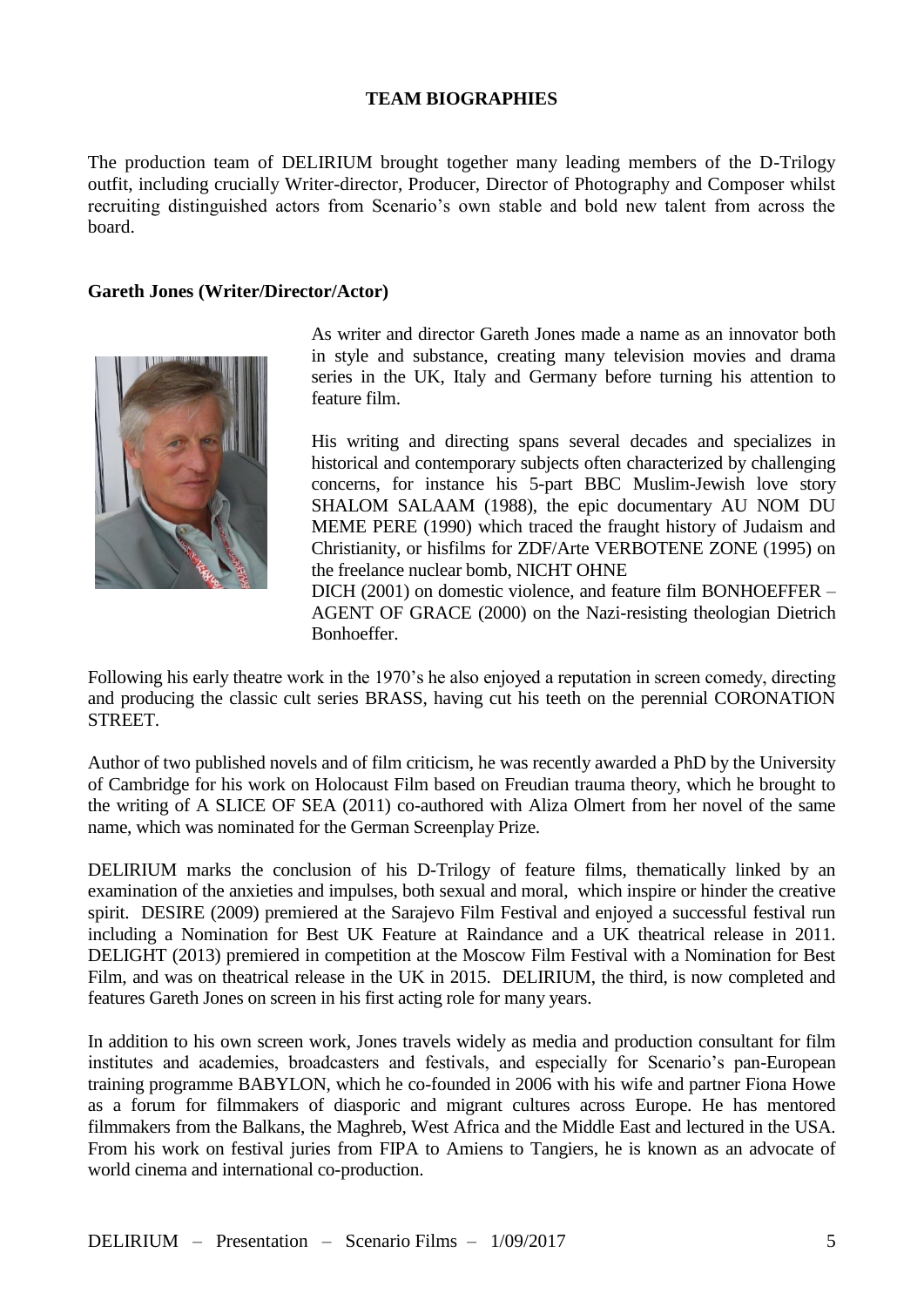#### **Awards/nominations**

**DELIGHT** (Feature Film) *Nominated for the Golden Saint George, Moscow International Film Festival 2013 (WRITER/DIRECTOR)*

**DESIRE** (Feature Film) *Nominated Best UK Independent Feature Film, Raindance Film Festival, London 2009 (WRITER/DIRECTOR)*

**A SLICE OF SEA** (Feature Film) *Nominated for the German Screenplay Prize 2012, based on Aliza Olmert's novel (SCREENPLAY/ADAPTATION)*

**BONHOEFFER: DIE LETZTE STUFE** (Feature Film/ARD etc) Nymphe D'Or, Monte Carlo; DAG Writers Prize (Deutsche Angestelltengewerkschaft); Bronze Worldmedal, NewYork Festival 2000 (WRITER)

**SHALOM SALAAM** (BBC) (5x60mins) *Best Actress, SACD Best Screenplay, (Société des auteurs et compositeurs dramatiques), FIPA Cannes 1989 (WRITER/DIRECTOR)*

**BRASS** (Granada UK) (26x25 mins) *British Press Guild, Best Comedy 1983 (DIRECTOR/PRODUCER)*

#### **Fiona Howe (Producer/Composer)**



Fiona Howe is a screenwriter, producer, film consultant and composer/songwriter.

She has produced and composed the music for all three films in Scenario Film's D-Trilogy, directed by Gareth Jones.

The first of these, DESIRE, starring Oscar Pearce, premièred at the Sarajevo Film Festival, with a successful international festival run and a nomination for Best UK Feature Film at the Raindance Film Festival 2009. She distributed the film theatrically in fifteen UK cities during 2011.

DELIGHT, starring Jeanne Balibar, premièred as the opening competition film at Moscow International Film Festival where it was nominated for Best Feature Film, with a theatrical release following in 2014/15. DELIRIUM, starring Clare Grogan, Timothy West and Gareth Jones, has just been completed, and features Fiona's specially-composed *Requiem for the Living*, performed by full choir and orchestra as part of the action and now released on itunes and other digital platforms.

Fiona's career started in the1980's when she worked in television and film production at the BBC, then as a script editor and development producer at Granada/ITV.

In the 1990's she went freelance as a screenwriter for British, German and French television, gaining a name as a fluent, adaptable expert equally at ease in various national screen cultures. Her many credits include MEDICS for ITV in the UK, the original format and thirteen episodes of RTL series SONNTAGS GEÖFFNET and TV Movies UN CADEAU: LA VIE (FR2) and NICHT OHNE DICH (ZDF).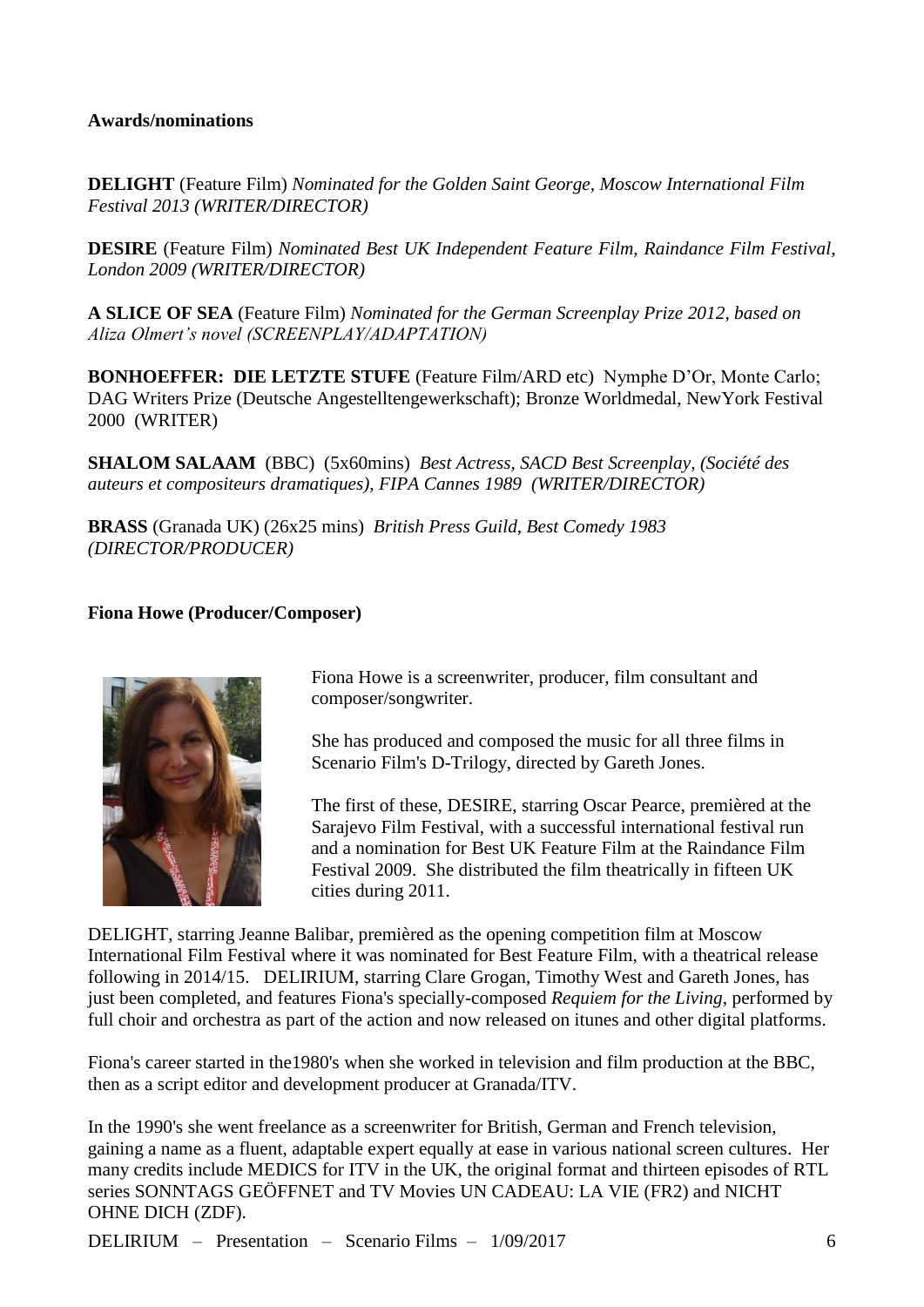She has worked as a script and production consultant for more than ten years, and regularly gives screenwriting masterclasses across Europe. She is also founder and Programme Director of Scenario's own training programme BABYLON, whose alumni include award-winning breakthrough directors Sally El Hosaini, Umut Dag, Veit Helmer, Verena S. Freytag and Mai Masri.

An innovator both dramatically and musically, she released her début singer-songwriter album MERMAID's WORK in 2016 and is currently working on a second album as well as completing work on SHE DANCED, a novel with twelve songs, a ground-breaking genre so far unexplored. She is also developing a number of film and television projects.

#### **Simon Higman (Producer)**

Simon Higman worked for the BBC in senior management for many years before taking up the position of Faculty Operating Officer at Imperial College in 2004, then that of Registrar and Chief Operating Officer at the University of Southampton in 2008. He is currently at Royal Holloway University of London as Registrar, Director of Operations and College Secretary.

#### **Jonathan Powell (Executive Producer)**

Remembered with respect as a highly effective Controller BBC1, amongst his early successes as drama producer were THE MAYOR OF CASTERBRIDGE with Alan Bates and THE BARCHESTER CHRONICLES introducing the young Alan Rickman. As BBC Head of Drama he launched EASTENDERS and CASUALTY as well as the adventurous EDGE OF DARKNESS and Dennis Potter's pioneering THE SINGING DETECTIVE.

#### **Alex Ryle (Director of Photography)**

Director of photography Alex Ryle shot his first feature film at 21. With extensive experience in all film and digital formats, primarily in feature film and shorts, but also music promos and commercials, he brings a focused, story-driven artistic approach to all his work.

Alex's many film credits include *Still Here* (Winner, Best Cinematography, Tolosa Film Festival 2013), *Fairytale of London* (Winner, Best Cinematography, Tolosa Film Festival 2011), *Vendetta*  (Nominated for Best Photography, Fujifilm Shorts Competition 2009). He was nominated three times for the Broadcast Young Talent Award, for *Prokoviev's Third Melody* (2011), *Darkhunters* (2005) and *Web of Deceit* (2002). His work has played in cinemas and on television screens across the world. He studied at the National Film School with Brian Tufano BSC, graduating as a cinematographer in 2005.

He is a regular guest tutor at the National Film and Television School where he is a member of the Cinematographer's Group Admissions panel. [http://www.alexryle.co.uk](http://www.alexryle.co.uk/)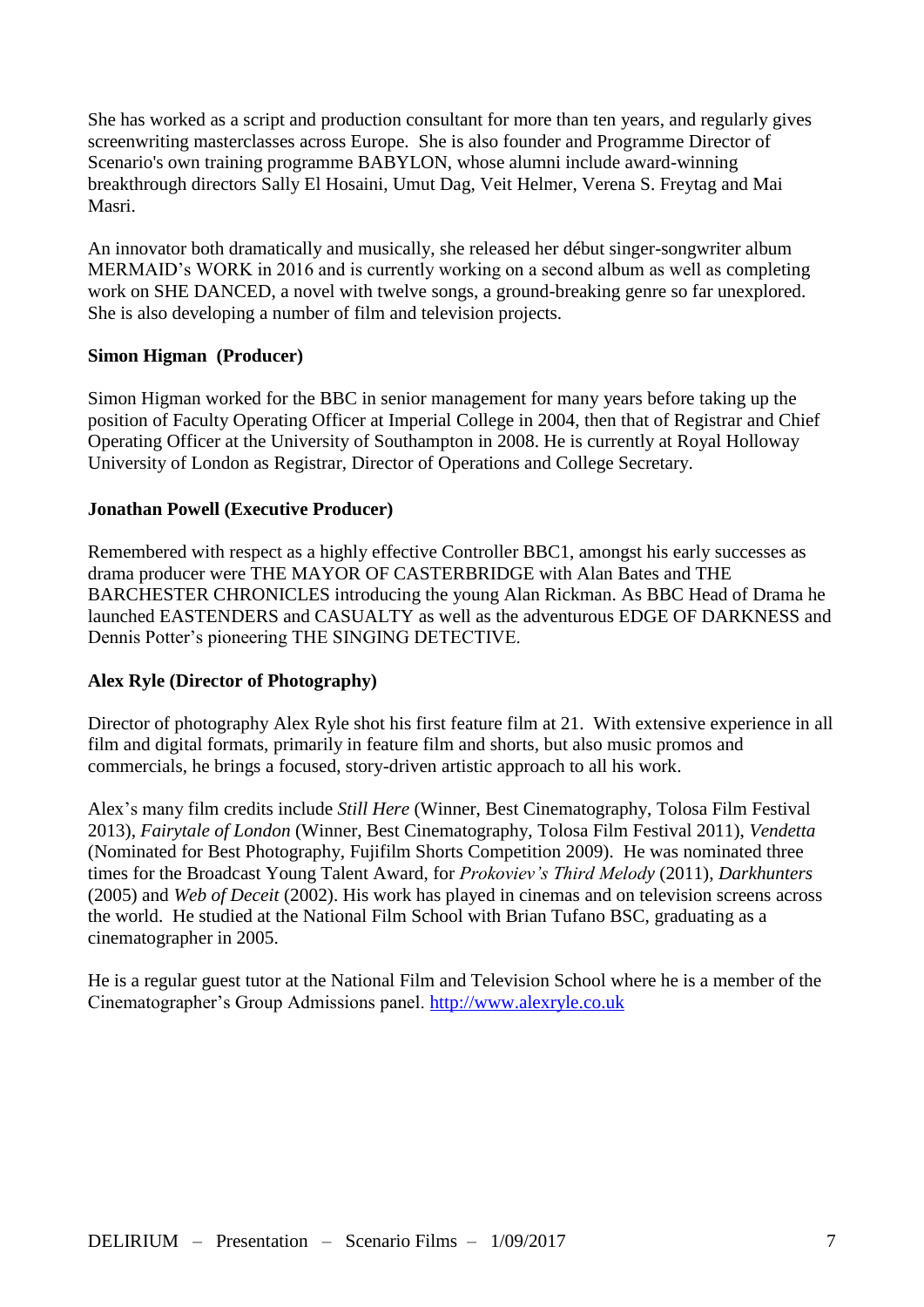# **Clare Grogan (MYRIAM)**



Originally a member of Scottish Youth Theatre, Claire is best known as the lead singer of the 1980s new wave music group *Altered Images* and for her unforgettable roles in Bill Forsyth's films *Gregory's Girl* and *Comfort and Joy.* Other credits include *Jilting Joe, The Penalty King, The Wee Man,* the science fiction sitcom *Red Dwarf* and *Skins*.

She has a thriving career as a solo performing artist and appeared in the video for the charity single *I'm Gonna Be (500 Miles)* recorded for Comic Relief's *Red Nose Day 2007*. She is also a successful children's novelist.

#### **Timothy West, CBE (COLLEGE BURSAR)**

Equally known for his work on stage and screen, Timothy made his London début at the Piccadilly Theatre in the comical farce *Caught Napping* in 1959. His early career included roles for the Royal Shakespeare Company and Prospect Theatre Company, as Prospero (*The Tempest*), Claudius (*Hamlet*) and Bolingbroke (*Richard II*), and later came his much admired portrayals of Lear, Macbeth, Falstaff and Shylock.

His many film roles include *Nicholas and Alexandra* (1971), *The Day of the Jackal* (1973), *Hedda (*1975), *Agatha* (1979), *Cry Freedom* (1987), *Ever After: A Cinderella Story* (1998) and *Iris* (2001) and on television, the eponymous role in the epic 1975 miniseries *Edward VII*, Soviet Premier Mikhail Gorbachev in *Breakthrough* at Reykjavik (1987) and *Martin Luther* (2002). He has portrayed Winston Churchill a number of times in such master productions as *Churchill and the Generals* (1979), *The Last Bastion* (1984) and *Hiroshima* (1995), while his extended gallery of greats has gone on to include Sir Thomas Beecham and Joseph Stalin.

#### **Alisa Liubarskaya (ANASTASIYA/cello)**

Alisa received her early musical training at the Belarus State Music College in Minsk. She started playing the cello at the age of seven and began giving public performances soon after. Among her early successes are prizes at the Heran, Beethoven and Chandos International Competitions as well as solo Concerto performance with the Belarus State Chamber Orchestra.

Alisa studied in London at the Royal College of Music. In 2012 she was a member of Southbank Sinfonia and more recently has been invited as a Guest Section Principal with the Orchestra of Scottish Opera and a member of Covent Garden Soloists. She has received first prizes at the Vivian Joseph Concerto Competition, Vera Kantrovic, Leonard Smith and Felicity Young Competitions and been awarded John Thompson, Cavatina Chamber Music Prizes and Barbirolli Memorial Prize for Cellists.

Her most recent performances include solo concerto performances with Canterbury Symphony Orchestra as well as chamber music recitals at the Wigmore Hall, Royal Festival Hall, St. John's Smith Square, St Martins in the Fields, Warwick and Leeds University Halls, Jaqueline du Pre Music Building in Oxford and Adrian Boult Hall in Birmingham.

#### **Mamta Kaash (COLLEGE PRESIDENT, AYSHA KHAN)**

Mamta has worked extensively in British film, television, radio and theatre, appearing in MOUNTBATTEN: THE LAST VICTORY and some of our best-loved series such as

DELIRIUM – Presentation – Scenario Films – 1/09/2017 8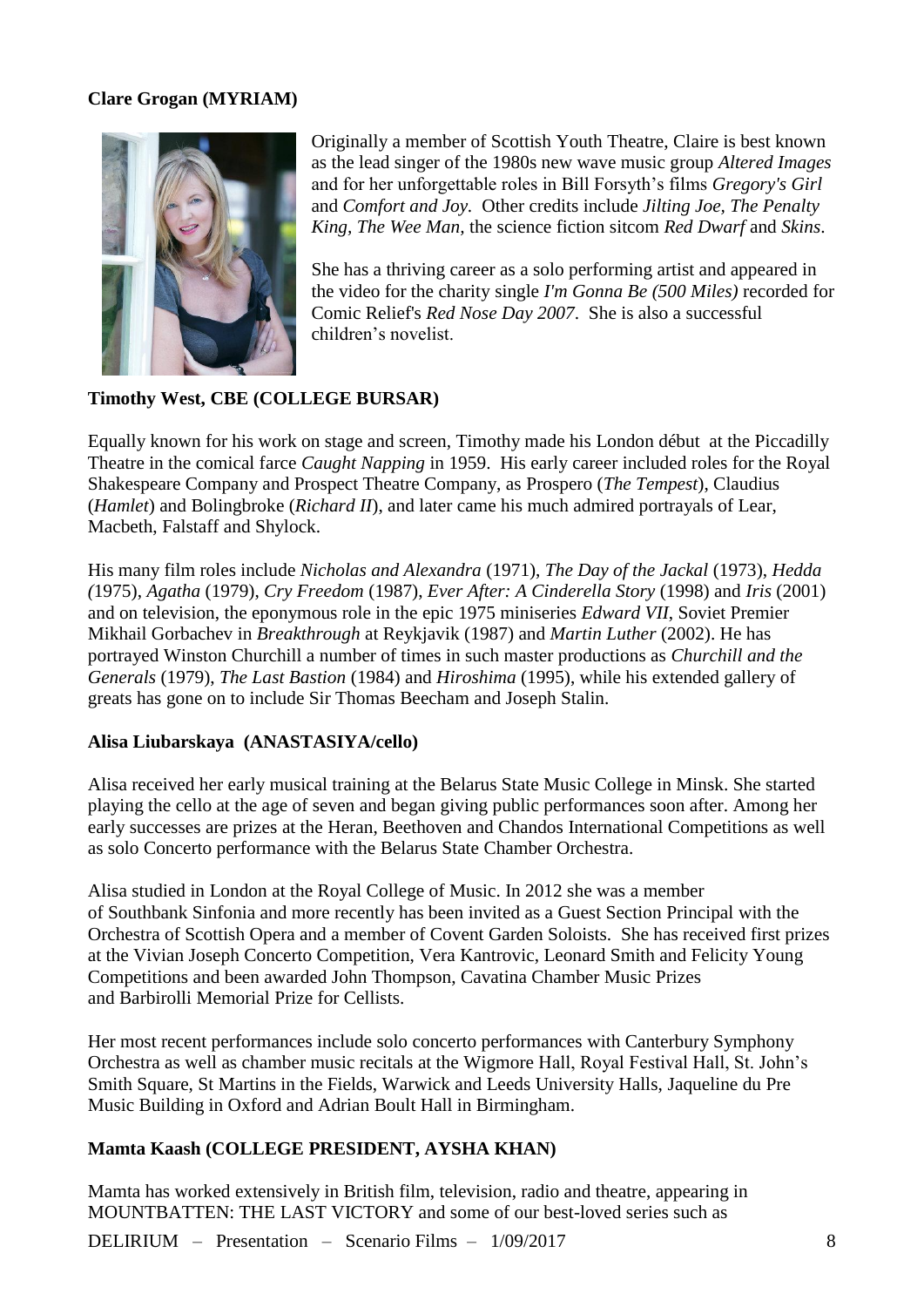## EMMERDALE FARM, CASUALTY, RIVER CITY, ANGELS, EASTENDERS and RUTH RENDELL: HETTY WAINTHROPP.

She is also noted for her award-winning performance as Mumtaz in Gareth Jones's SHALOM SALAAM for which she won Best Actress Award at FIPA, the *Festival International de Programmes Audiovisuels*.

## **Julian Gallant (GEOFFREY/Conductor/Musical Director)**

Julian is a pianist, conductor, composer and presenter, as well as a brilliant cellist. Since his début recital at St John's Smith Square in 1992 he has performed and conducted all over the world, recorded on disc and broadcast for international radio stations. A fluent Russian-speaker, for many years he was Director of Pushkin House, the Russian Cultural Centre, he is Chief Conductor of the Russian Chamber Orchestra of London and a Director of the Oxford Philomusica, with special responsibility for the Oxford Philomusica International Piano Festival. Besides appearing and performing onscreen as Head of Music GEOFFREY HADLEY, Julian was DELIRIUM's Director of Music and conducted most performances.

#### **Alison Rayner (COLLEGE SECRETARY/soprano)**

Alison studied at the Royal Northern College of Music in Manchester, then joined the Royal Opera House, Covent Garden, where her appearances included Clarine (Platée), the High Priestess (Aida). Bridesmaid (Marriage of Figaro), English Lady (Death in Venice) and Iris (Semele). She has also performed Rosina in Barber of Seville with Sevenoaks Opera. She has extensive concert experience, with performances including Messiah, Petite Messe Solonnelle, Carmina Burana and Mozart's Requiem, and singing the Easter Hymn in the Barbican with the Orchestra of the Royal Opera House.

#### **Camilla Gregorovitch (MILA/violin)**

Camilla Gregorovitch *aka* Kamila Bydlowska was born in Poland, where she started to play the violin at the age of 7. In 2009 she received her Master of Music degree from Łódź Music Academy. From 2007 to 2011 she studied on a full scholarship at Indiana University Jacobs School of Music in Bloomington, USA where she was also assistant to the professor of violin. Winner of many competitions across eastern Europe, she has recently graduated with her Artist Diploma from the Royal College of Music. She has played recitals and concerts in Poland, Germany, England, Austria, United States, and Canada.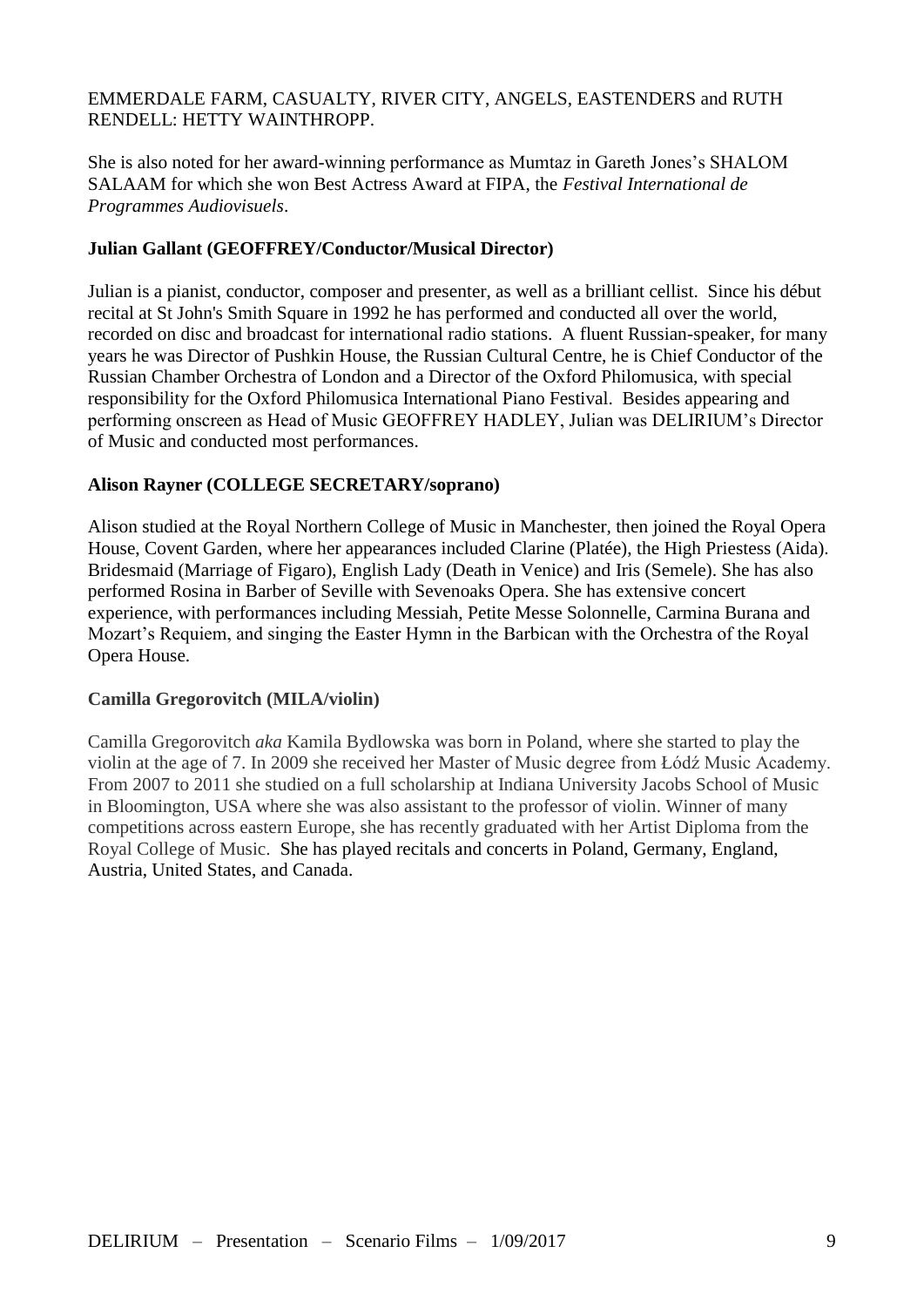#### **SCENARIO FILMS**

Scenario Films Limited was incorporated in November 2005, an independent media venture founded by its joint Company Directors Fiona Howe and Gareth Jones, an award-winning creative partnership whose past film and television credits include:

# *DELIGHT (Nominated, Golden St George for Best Feature, Moscow International Film Festival 2013)*

105 minute feature film starring Jeanne Balibar, Gavin Fowler and Tim Dutton, written and directed by Gareth Jones, produced by Fiona Howe.



**"Balibar is great…and Wales looks** *lovely.***" Total Film**

**"…oozes onscreen chemistry…" The Upcoming**

**"…intelligent, ambitious, and thought provoking." Buzzmag.co.uk**

**"…nice to see a British indie director making films about things other than boozy stags and gangster scrags." Cine-Vue.com**

#### *DESIRE (Nominated, Best UK Film Raindance 2009, Official Selection Sarajevo FF)* 95 minute feature film starring Oscar Pearce, Tella Kpomahou, Daisy Smith and Adam Slynn, written and directed by Gareth Jones, produced by Fiona Howe, official selection Cambridge Film Festival, Amiens IFF, FEST-Belgrade.



**"...played with estimable intensity...an intriguing insight into the politics of marriage, the power of language and the dangerous unpredictability of ardour..." David Parkinson, Empire Online**

**"...a nicely staged blend of artfully shot sexuality and repressed drama, distinctive through its elegant widescreen cinematography and engagingly restrained central performance by Tella Kpomahou." Mark Adams, Screen International**

DELIRIUM – Presentation – Scenario Films – 1/09/2017 10 **"an elaborately crafted mood piece... accomplished cast and pin-sharp visuals." Andrew Pulver, Guardian**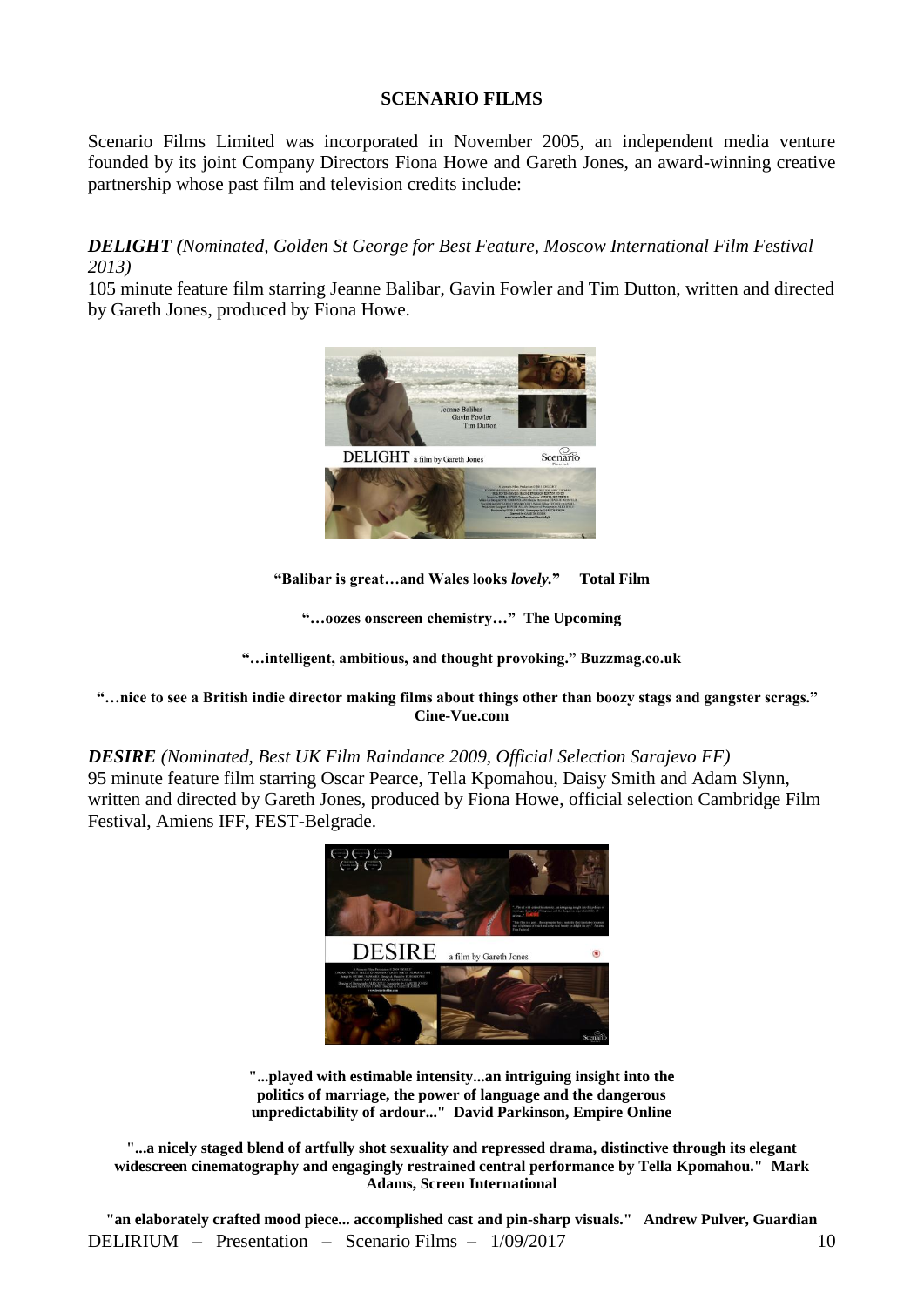## *BRASS* (*British Press Guild award for Best Comedy 1983*)

Much loved classic cult comedy series for Granada Television, starring Timothy West as Bradley Hardacre, first two series (26 episodes) directed and produced by Gareth Jones. Still available on DVD 28 years after its first broadcast.

**"There wasn't much to laugh at in the 80s… but there was - gloriously, unforgettably – Brass…" The Guardian, 25 May 2012**



*SHALOM SALAAM* (*SACD Best Screenplay Award in Cannes; FIPA Best Actress, 1988)* Groundbreaking 5-part drama series for BBC2, telling the love story of a Muslim girl and a Jewish boy, starring Mamta Kaash, Toby Rolt, Charlotte Cornwell and Ayub Khan Din, written and directed by Gareth Jones.

*BONHOEFFER – AGENT OF GRACE* (*DAG Writer's Prize for most challenging screenplay 2000/Bronze World Medal New York/Nymph d'Or Best Film, Monte Carlo 2000*) Feature film about the last weeks of the Nazi resister Dietrich Bonhoeffer, also broadcast on German public network ARD, starring Ulrich Tukur, written by Gareth Jones.



The company shares 50 years joint expertise in film and TV production, represented by 100 hours of broadcast material including:

*CORONATION STREET* (Granada TV) Series Director Gareth Jones - 14 episodes 1981

*ALBION MARKET* (Granada TV) First 70 episodes of bi-weekly series 1985-6 (Gareth Jones – Producer)

# *THE TRIAL OF KLAUS BARBIE* (1 x 75' BBC2)

Based on the transcripts of the sensational trial, the film was broadcast only three days after the verdict, and shown to great acclaim at the inaugural FIPA in 1987. Starring Maurice Denham and David Calder. Director Gareth Jones.

DELIRIUM – Presentation – Scenario Films – 1/09/2017 11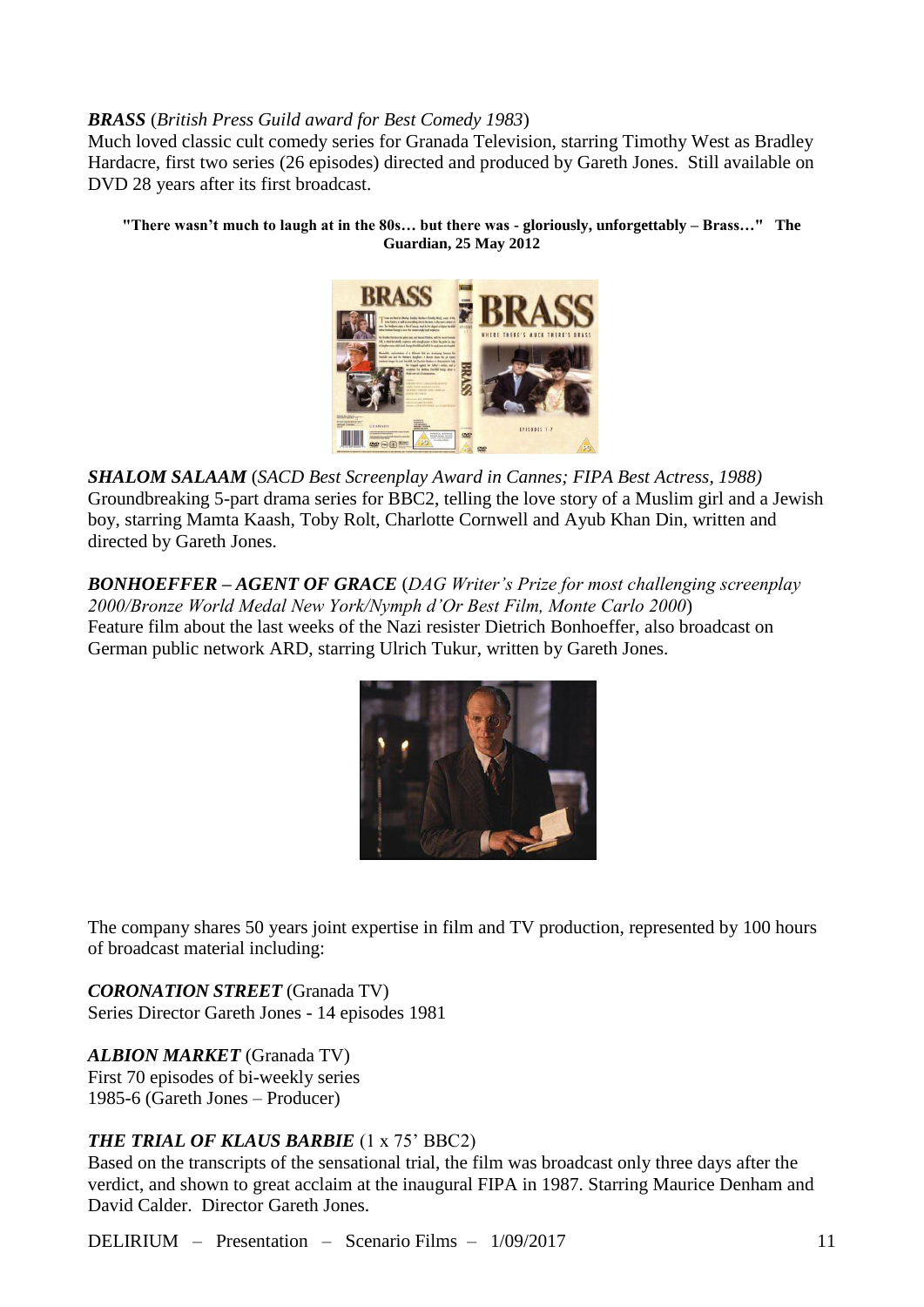Many other dramas for major UK Broadcasters including:

*WATCH WITH MOTHER* (1 x 75' BBC2) 1988 Director Gareth Jones, Producer Martyn Auty.

*SEEING IN THE DARK* (1 x 75' BBC2) 1989 starring David Threlfall and Sylvestra le Touzel. Director Gareth Jones, Producer George Faber.

*SEDUCTION - TELL ME MORE* (1 x 20' C4) 1990, written by Marina Warner, starring Phoebe Nicholls and June Barrie. Director Gareth Jones, Producer Lynn Horsford.



Screenwriting credits include high-profile dramas such as

*FIGHTING BACK* (5 x 52 mins BBC1) Hard-hitting social drama about single mum starring singer Hazel O'Connor. Written by Gareth Jones, directed by Paul Seed. First broadcast 1986.





# *NOT WITHOUT YOU ( NICHT OHNE DICH )*

(1 x 90' ZDF) ground-breaking film drama co-written by Gareth Jones and Fiona Howe about marital violence in smart Hamburg. Director Diethard Klante. Produced by Telefilm Saar, first broadcast 2001 with record ratings and requested for viewing by the German Film Prize.